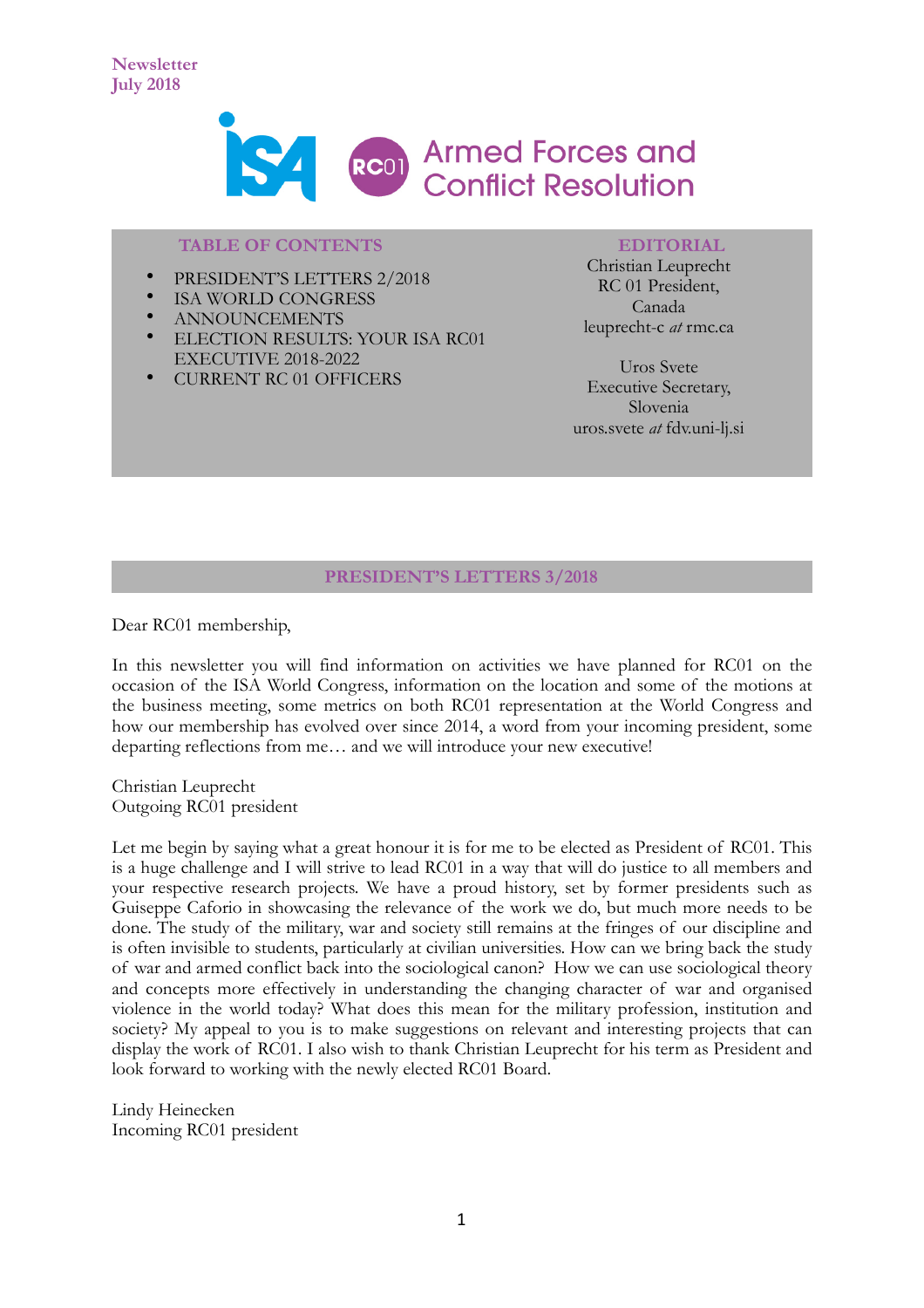

#### **ISA WORLD CONGRESS**

Click here to access the **[on-line program](https://isaconf.confex.com/isaconf/wc2018/webprogram/Symposium438.html)** with RC01 panels.

[Click here for the detailed program itemizing all panels. You will find RC01 panels on pp.](https://www.isa-sociology.org/uploads/files/isa-wcs2018-program-book.pdf) [101-107.](https://www.isa-sociology.org/uploads/files/isa-wcs2018-program-book.pdf)

### **ACTIVITIES**

Friday 13 July

For those who will already be in Toronto, we are organizing a day-trip to the Royal Military College of Canada in Kingston, Ontario. In case you are interested but have not emailed me yet, you will need to let me know soonest.

## **Business Meeting: Monday 16 July 7:45PM, Royal Canadian Military Institute (see Appendix for directions)**

The business meeting will be held in the Otter Room at the Royal Canadian Military Institute at 426 University Avenue, about a 15-minute walk from the Convention Centre where the ISA World Congress is taking place and, for many of you, likely about the same distance from your hotels. Detailed directions are appended to this newsletter. There will be a cash bar (they will take credit card or cash, drinks will range from CDN\$8 and CDN\$18, and they take both, credit card and *Canadian* cash. Bar will be open 7PM-10PM; to give those on the last panel enough time to make it to the RCMI, we will commence the business meeting around 7:45, followed by a modest reception after the meeting.

**Book Table**: There will be a table to display any recent books you may want to bring for attendees to peruse.

Items on the agenda for the business meeting include:

1. A motion to amend article IX of RC01's statutes [http://www.isa-sociology.org/en/research](http://www.isa-sociology.org/en/research-networks/research-committees/rc01-armed-forces-and-conflict-resolution/)[networks/research-committees/rc01-armed-forces-and-conflict-resolution/ to adopt the](http://www.isa-sociology.org/en/research-networks/research-committees/rc01-armed-forces-and-conflict-resolution/)  practice of RC 32: institute the positions of president, president-elect, and past-president [http://](http://www.isa-sociology.org/en/research-networks/research-committees/rc32-women-in-society/) [www.isa-sociology.org/en/research-networks/research-committees/rc32-women-in-society/.](http://www.isa-sociology.org/en/research-networks/research-committees/rc32-women-in-society/)  If approved, the change would take effect with the 2022 election, at which point we would, in 2022 only, elect both a president and president-elect; followed by a president-elect every four years after. The aim is to provide better continuity for the exec: the president-elect would hold the position for four years before then becoming president for four years and remaining as pastpresident for four year. So, in effect, the presidency becomes a 12-year commitment. Instead of expanding the number of positions on the executive, we would simply reduce the number of vice-presidents from three to one.

2. To provide greater predictability for the electoral process, I will be proposing the attached Terms of Reference for the Nominating Committee. The past-president would chair the nominating committee, along with one other member.

3. RC01's incoming president, Professor Lindy Heinecken, has offered to host the 2020 interim meeting in South Africa. Those present will have an opportunity to vote on this proposal.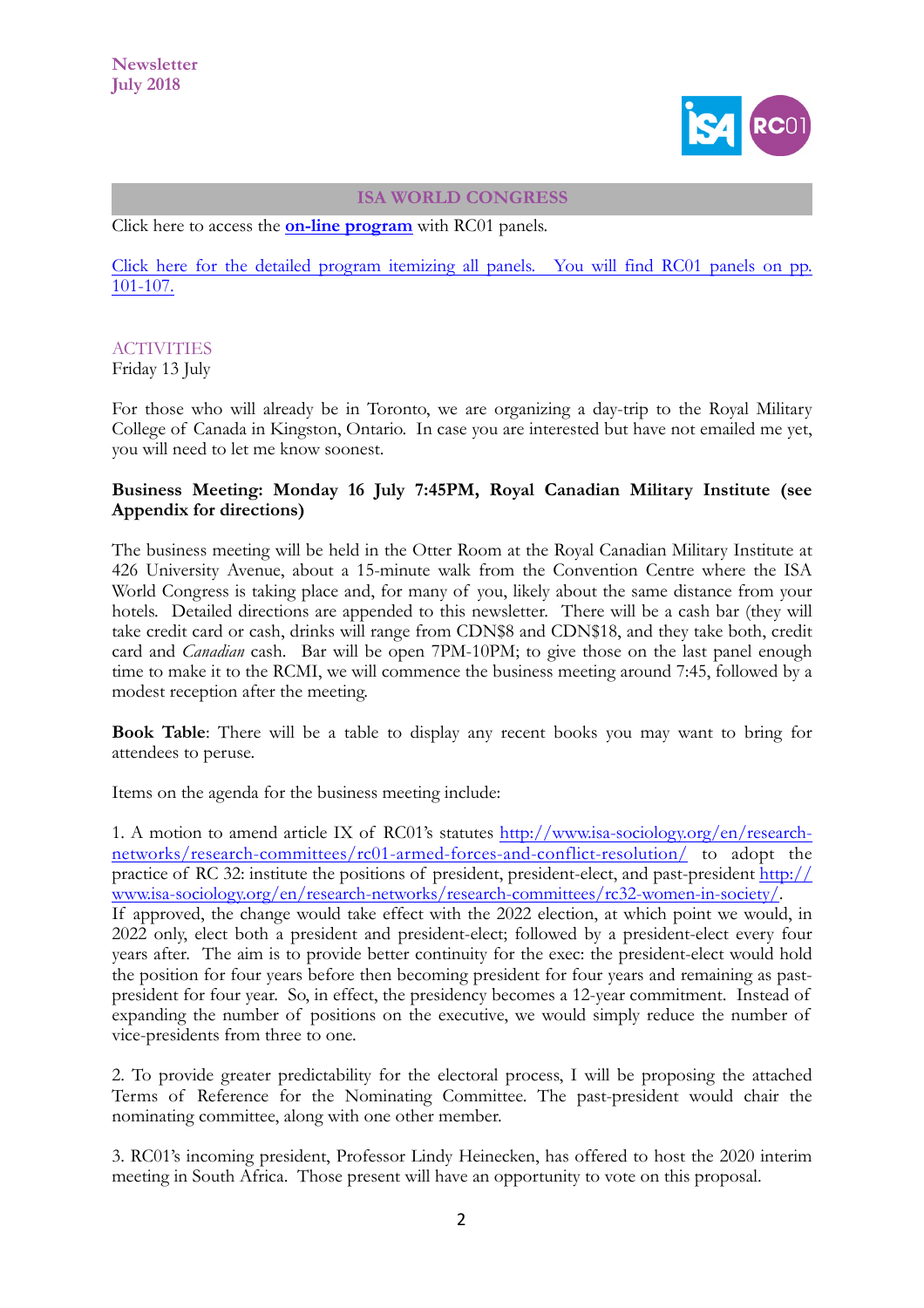

4. Dr Heinecken will take some time to outline her taskings and vision for the RC for the next four years.

Wednesday 18 July

Visit to the Canadian Forces College, the Canadian Armed Forces' staff college, which happens to be in Toronto. We shall depart the city together by subway, have lunch, an introduction to CFC, and a tour, and return by subway. Given Toronto traffic, subway is our most efficient means of transportation there and back. Participants' cost will a return travel on the subway (CDN\$3 each way) and lunch, but the cost of lunch is quite modest (around CDN\$10). We are trying to schedule the visit to minimize interference with RC01 panels. Since CFC is a secure military facility, it is imperative that you email me your name well beforehand if interested so I can get you on the list and give the officers' mess numbers of lunch: christian.leuprecht $@$ rmc.ca

## **METRICS**

Below you will find some of the metrics for RC01 panels at the 2018 World Congress. I am very pleased to report that RC01 will have its biggest footprint ever at a World Congress. A substantial growth in membership between 2014 and 2018 ensured that RC01 was allocated 22 panels, and I am glad to say that demand for spots vastly exceeded supply. Thanks to program chair Dr. Heinecken, we were able to maximize opportunities for presenters: 21 panels, one joint session, 25 unique panel organizers, with 109 paper, in all three of ISA's official languages: English, French, and German. However, by the time you count co-authors, well over 200 scholars are represented across RC01 panels alone.

I have broken out some of the data below. You will see that there is opportunity to foster greater collaboration: only 40% of papers being presented are co-authored, and only 24% have a co-author from an institution that is different than the author's. I point this out because there may not be a better forum than RC01 to meet like-minded people from across the world who are interested in Armed Forces and Conflict Resolution.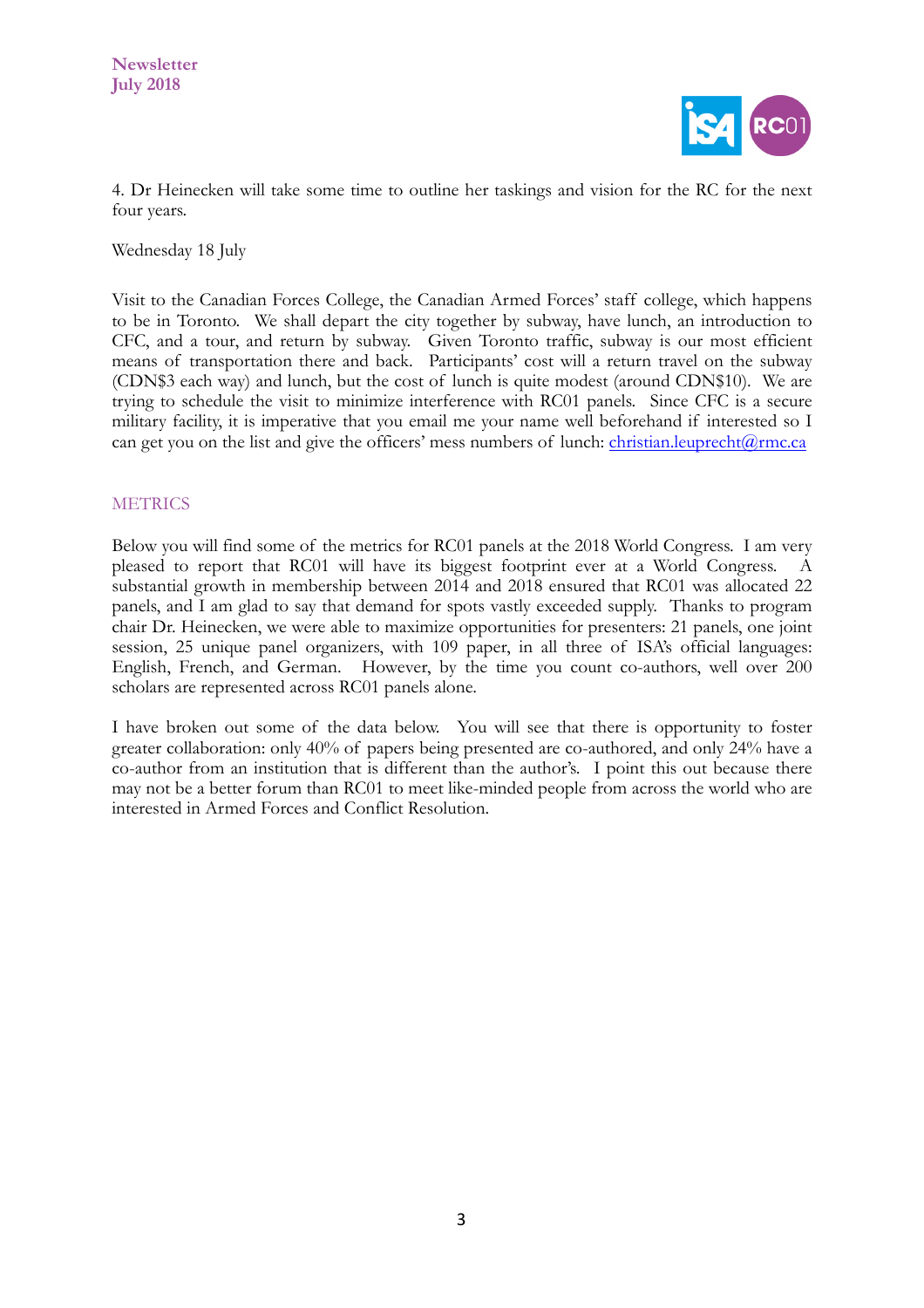RC01



We have greatly improved in my efforts to ensure we strike a better balance between the two complementary dimensions of the committee: 30% of papers now deal with the Conflict Resolution component of our mandate, not just Armed Forces which has traditionally dominated our meetings.

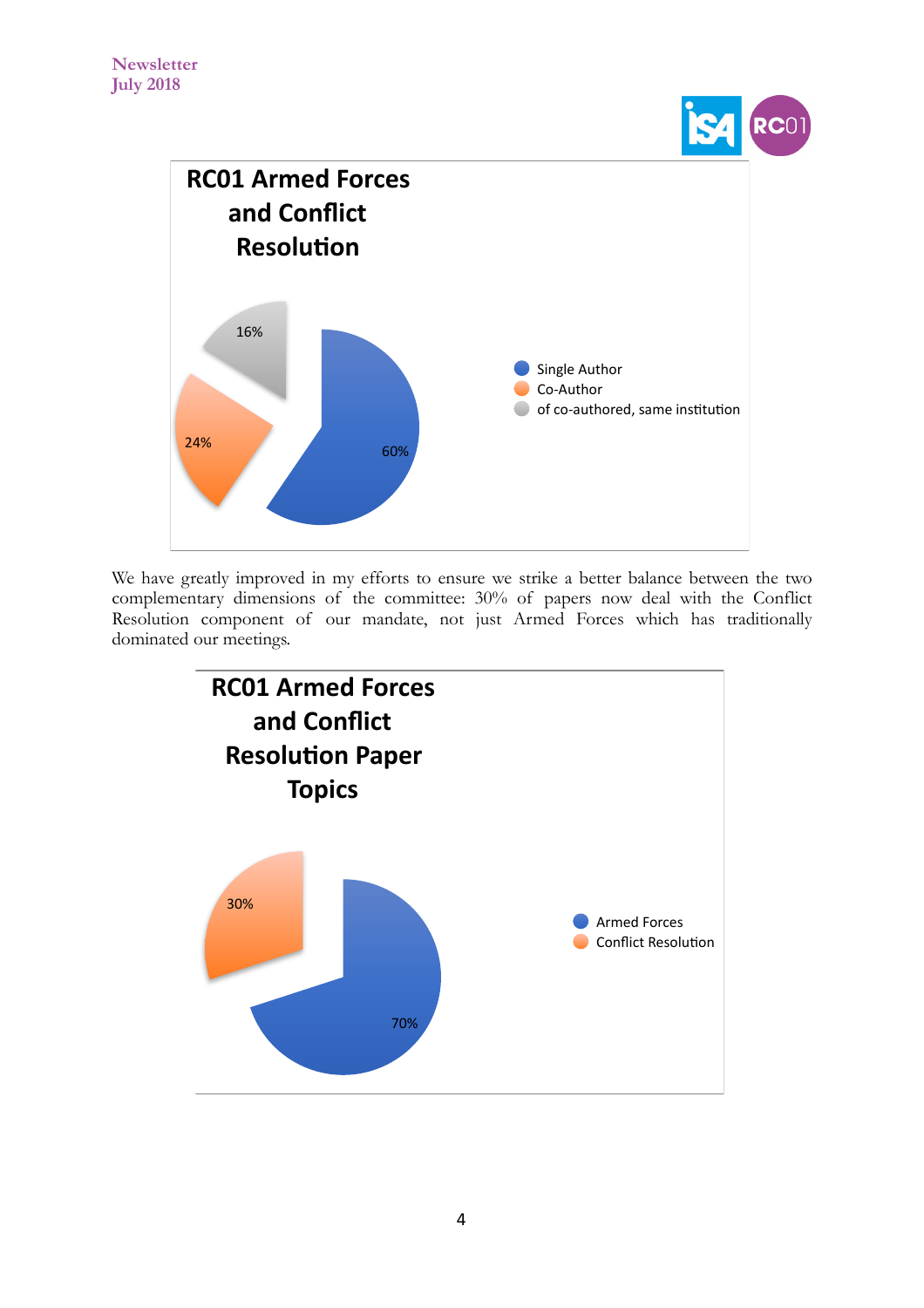

RC01 has traditionally done well on gender equity and continues to improve, but at the business meeting we will want to discuss what more RC01 can and should do to foster equity, diversity, and inclusion.



Interestingly, the regional distribution among continents has changed little between our interim meeting in Rio in 2016 and the World Congress in Toronto. One of the interesting observations is the continued soft representation from North America and the disproportionately strong representation from Europe. However, overall we continue to disproportionately strong representation from Europe. improve on regional representation. Note that we continue to have good representation from all continents.

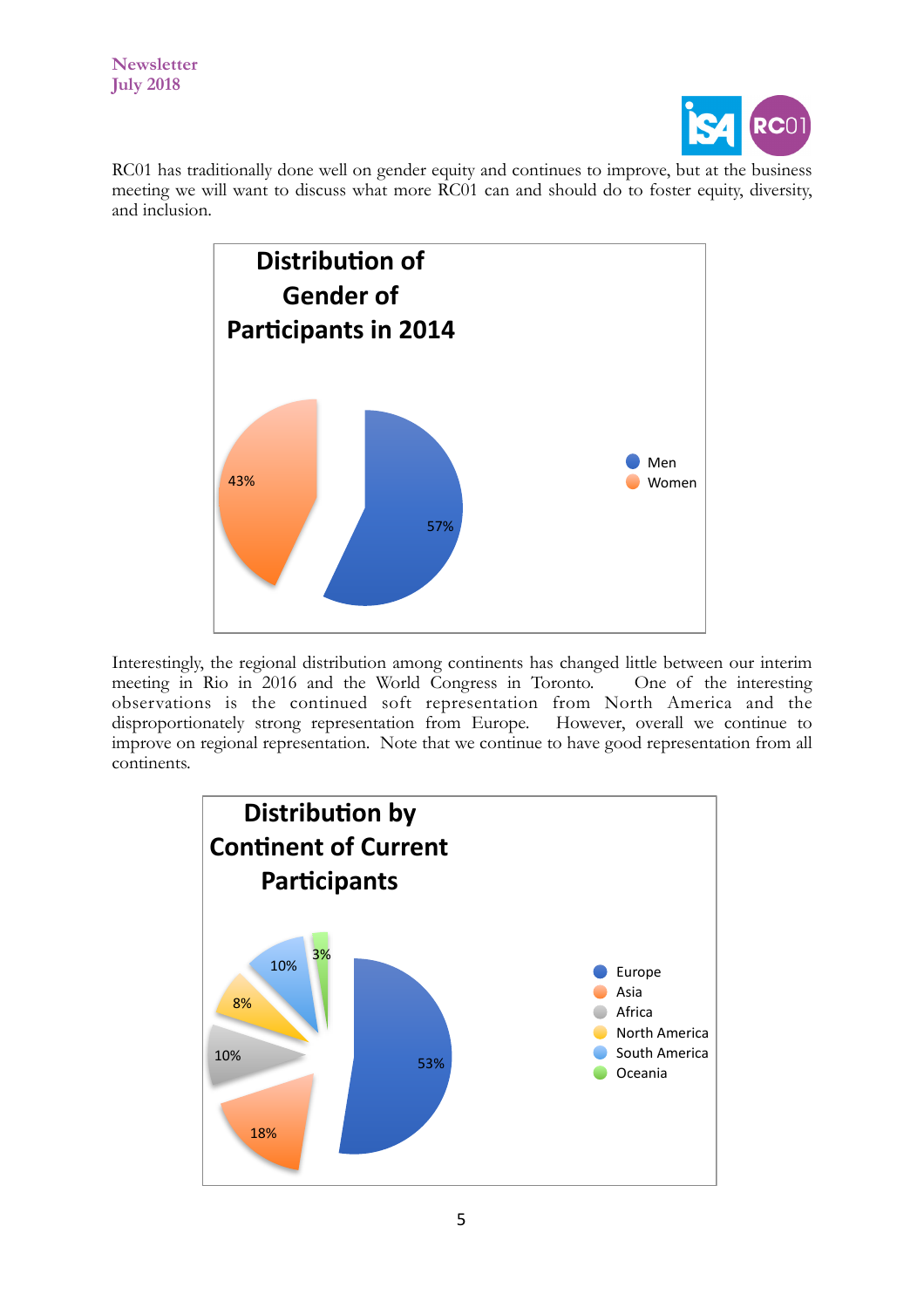

Finally, you will see that we have over 40 countries represented across RC01 panels at this 2018 World Congress, and we have pretty good distribution across those countries.



## RC01 MEMBERSHIP

My core objective as president was to shore up the membership. The Committee now has a historically unprecedented 175 official ISA RC01 members, up from 68 in 2014, an increase of over 150% over the course of 4 years. This puts us in a robust financial position, but it also comes with other benefits: the more members we have, the more panels we are allocated; if we optimize those allocations – as we are doing in Toronto – it maximizes our exposure and contribution, and the opportunity for our community to connect and thrive; with more members we also receive more gratis registrations. You will recall that we put out a transparent call some months ago for prospective participants to make their case to have their registration fees waived. In the end, that allowed us support all six individuals who made a well-substantiated request for support: one student member from Europe, and five regular members from India, Lebanon, Africa, and Europe.

#### REFLECTIONS ON 2014-2018

RC01 made considerable strides, especially in membership, number of panels and participants at the interim meeting in Rio and the World Congress in Toronto, and in establishing a publications program for books with Springer and through Special Issues with Res Militaris. Executive members Helena Carreiras (Portugal) and Celso Castro (Brazil) were instrumental in making the interim meeting the biggest ever, and Helena also did double duty as the RC01 executive rep at the ISA's 2016 Forum in Vienna, Irina Goldenberg (Canada) took on the publication program, Lindy Heinecken served as principal program chair for the RC01 panels at the World Congress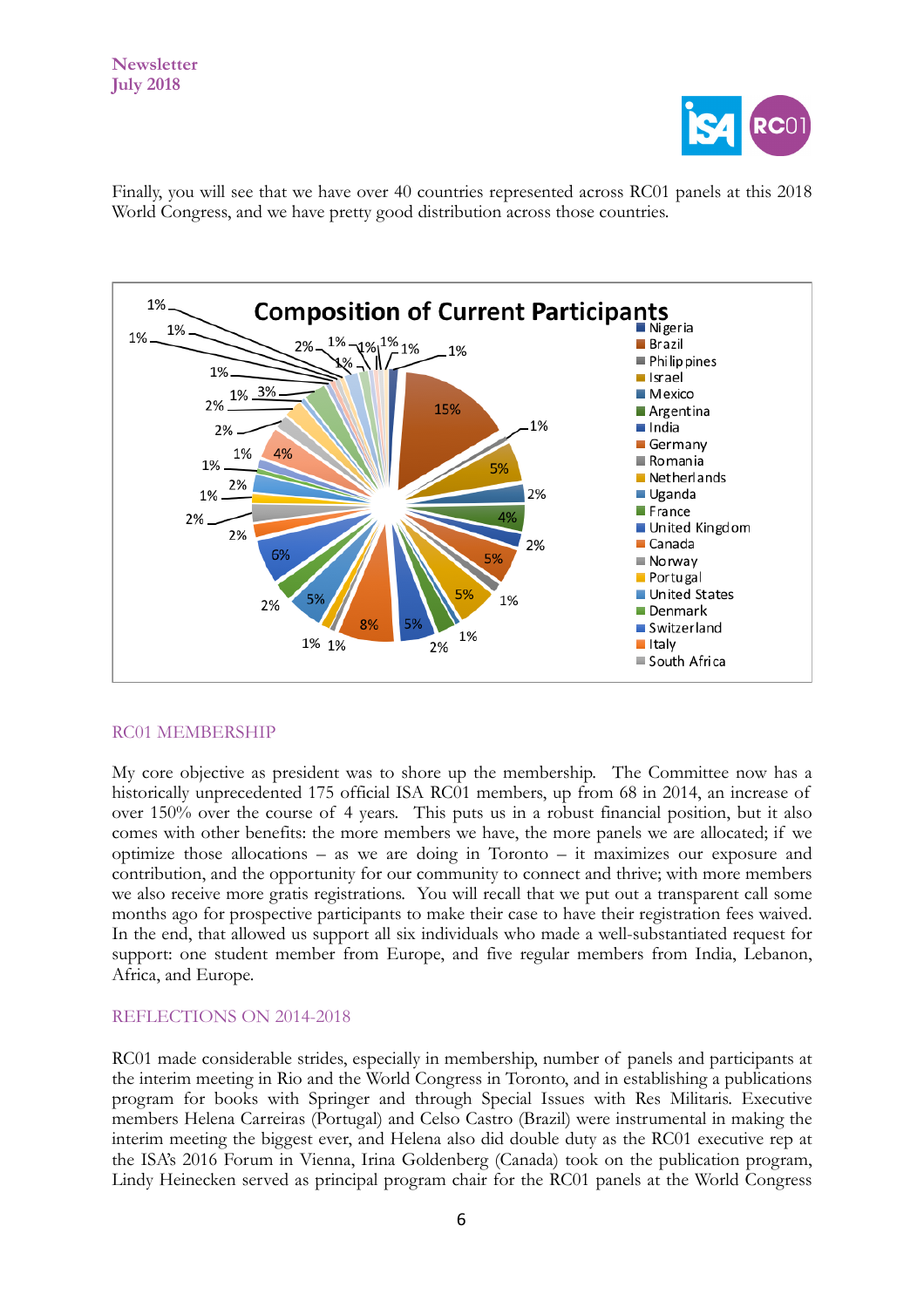

(no small feat given the number of proposals and submission received), and none of it would have been possible without Uros Svete's diligent support as Executive Secretary, keeping track of things and helping to liaise with ISA HQ. Other members of the executive assisted throughout.

But much more remains to be done. I had two aborted attempts at rebuilding a dedicated RC01 web site, along with an opportunity for people to indicate and upload publications so we would have a single, centrally searchable index of material on armed forces and conflict resolution. On that same website I had intended to create a collection of course syllabi so we can benefit mutually from the literature we were assigning our students and the assignments we were giving them. I had hoped to do more on gender issues in collaboration with Women In International Security (WIIS) and had hoped to get a mentorship program for junior RC01 members by senior ones off the ground, and I had hoped to have a robust research program in place around which the membership could coalesce. I had also envisaged a more strategic approach to sustaining our membership and promoting RC01 with regional representatives from the RC and country reps drawn from the membership.

I agreed to take over the presidency on the premise that there was much work to be done, but I can't be player and coach, and that the entire executive committee would need to step up with everyone taking on some heavy lifting. Although the membership and executive endorsed the strategy I laid out above and pledged their support, when it came down to parcelling out the heavy lifting, the actual economy of effort varied considerably across members of the executive. With the help of those who did step up we thus focused on the core existential effort of sustaining and growing the membership, ensuring successful meetings in Rio and Toronto, and getting administratively and financially caught up. Perhaps my initial vision was too ambitious, perhaps the requisite foundations had not been put in place, perhaps we had too many targets and were trying to achieve them too quickly, or perhaps we did not have the right distribution of talent across the executive. Regardless, while RC01 is well positioned to continue on a growing and positive trajectory, there is no lack for opportunities for the new executive to pick and run with, depending on the effort and roadmap agreed upon at the business meeting.

So, I would urge you all to attend the business meeting as an opportunity to do a bit of a postmortem of the last four years and chart the course for the coming four years. It's a big tent and there's room and need for a wide array of talent and interests. To begin with, RC01's incoming president will definitely need: a program coordinator for each of

- the interim meeting at the Stellenbosch University, South Africa in 2020
- the ISA Forum in Porto Alegre, Brazil in 2020, and
- the ISA World Congress in Melbourne in 2022.

## RESEARCH PROGRAM

Now that I'll have a bit more bandwidth, I will be introducing a new multi-year research program on Comparative Professional Military Education (C-PME). My intention is to design a framework to compare quantitative and qualitative metrics of military education across countries. I will introduce a preliminary framework for doing this but am hoping for participants from as many countries as possible to provide feedback and collect data on their respective country. Aside from the first methodical effort to collect such data in a systematic way, other benefits will include opportunities to collaborate on publication and solicit extramural research funding. The overall objective is to identify different models of professional military education, costs, results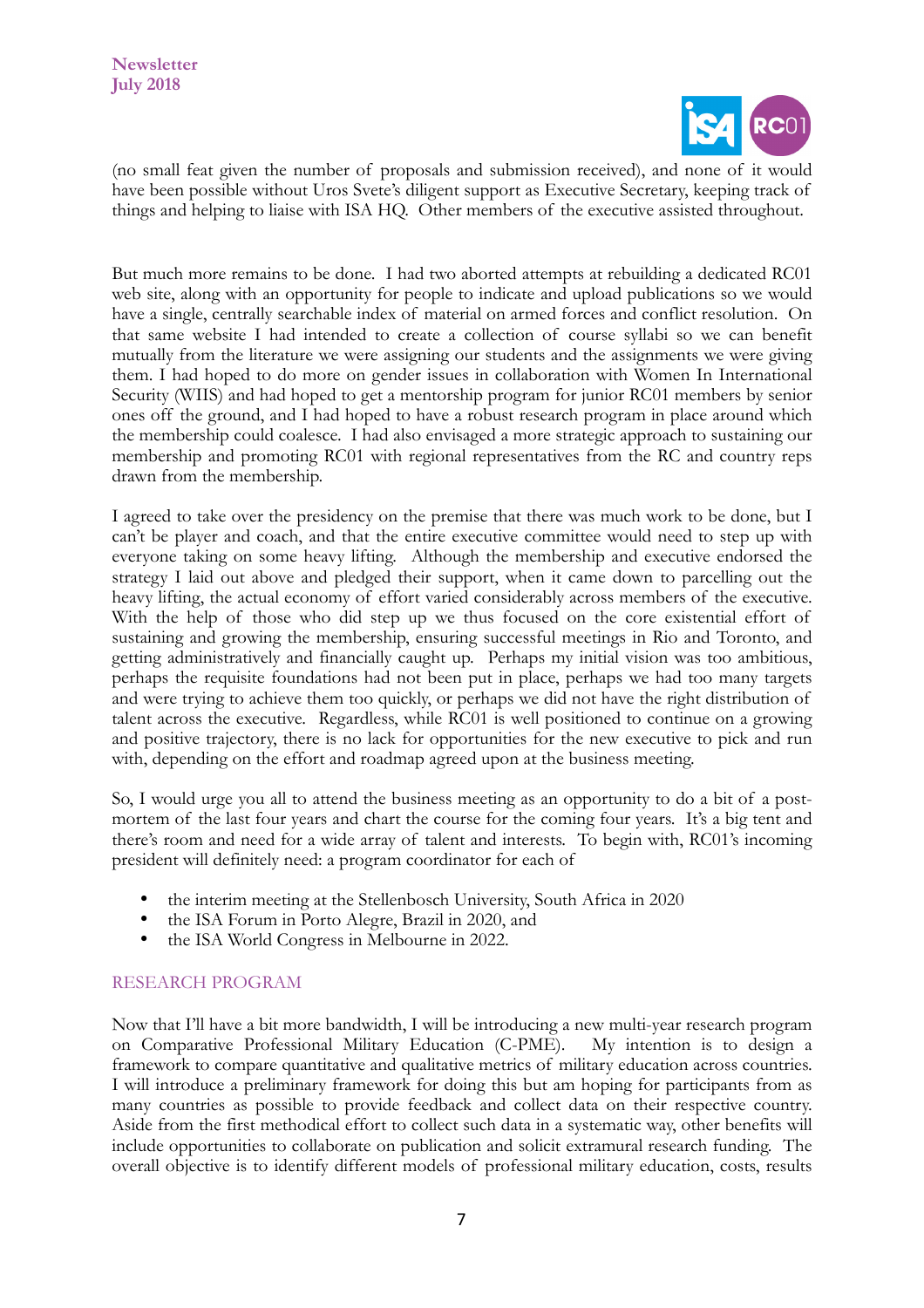

in education, research, policy advise, national, regional, international and global expertise, etc. I am particularly interested in people who work in or with, or are quite familiar with or connected with, their national military academy/ies, university/ies and staff college(s). Part of my concern is that fiscal constraints make military notoriously vulnerable; so, my overall aim is to be able to make the benefits and payoffs from military education more explicit and transparent for decision makers. I have found that often institutions with a mandate to provide military education find themselves compared to other post-secondary educational institutions in their own country when, instead, a much better comparator are comparable military academies and universities. However, there are usually comparative metrics on national universities, but there are no comparative metrics on different institutions, approaches, and resource allocations for military education across countries. Given the way the world is headed, the increasingly complexity and rapidly expanding task and mission sets expected of the armed forces in general, and of military officers in particular, and the unprecedented demographic change that awaits all countries in the world, I am convinced that never has military education been more important than in the 21st century. The benefits from this project will accrue to military academies and universities regardless of the country's economy, regime type, culture, society, demography or legal system. Rather, the objective is to demonstrate the value of professional military education, to learn from one another, and to show that well-educated officers who are prepared to make difficult decisions in complex environments are of great societal and international benefit. I will introduce this project briefly at the business meeting and would be delighted to talk with anyone who is interested in contributing then, but if you won't be at the business meeting, please, drop me a line so we can explore your involvement: [christian.leuprecht@rmc.ca](mailto:christian.leuprecht@rmc.ca) 

# NEW PUBLICATIONS

Special Issus of *Res Militias* on *[Recruitment and Retention as a Challenge of Contemporary Armed Forces](http://www.slovenskavojska.si/fileadmin/slovenska_vojska/pdf/vojaski_izzivi/2018/svi_20_2.pdf) [and Societies](http://www.slovenskavojska.si/fileadmin/slovenska_vojska/pdf/vojaski_izzivi/2018/svi_20_2.pdf)* edited by Tibor Tresch

Bowles, Stephen and Paul Bartone. 2018. *Handbook of Military Psychology*. New York: Springer.

Demont-Biaggi, Florian. 2018. *[The Nature of Peace and the Morality of Armed Conflict](http://www.springer.com/services+for+this+book?SGWID=0-1772415-3261-0-9783319571225)*. New York: Springer.

Burke, Edward. 2018. *[An Army of Tribes: British Army Cohesion, Deviancy and Murder and Northern](https://liverpooluniversitypress.co.uk/products/108172) [Ireland.](https://liverpooluniversitypress.co.uk/products/108172)* Liverpool: Liverpool University Press.

Leuprecht, C., Sokolsky, JJ and Hughes, T. *North American Strategic Defence in the 21st Century: [Security and Sovereignty in an Uncertain World](https://www.springer.com/us/book/9783319909776)*. New York: VS Springer, 2018. Use the following token for a  $20\%$  discount (valid 15 July – 12 August): FA7dCP8mstqO4Oq

Leuprecht, C. and MacLellan, S. [Governing Cyber Security in Canada, Australia and the United](https://www.cigionline.org/publications/governing-cyber-security-canada-australia-and-united-states) [States.](https://www.cigionline.org/publications/governing-cyber-security-canada-australia-and-united-states) Waterloo, ON: Centre for International Governance Innovation.

Collins, P. 2018. *[Civil-Military Legal' Relations: Where to from Here.](https://brill.com/view/title/34292) The Civilian Courts and the [Military in the United Kingdom, United States and Australia](https://brill.com/view/title/34292)*. Brill

Wadham, B. and Goldsmith, A. *[Criminologies of the Military: Militarism, National Security and Justice](https://www.bloomsburyprofessional.com/uk/criminologies-of-the-military-9781509904877/)*. Hart Publishing.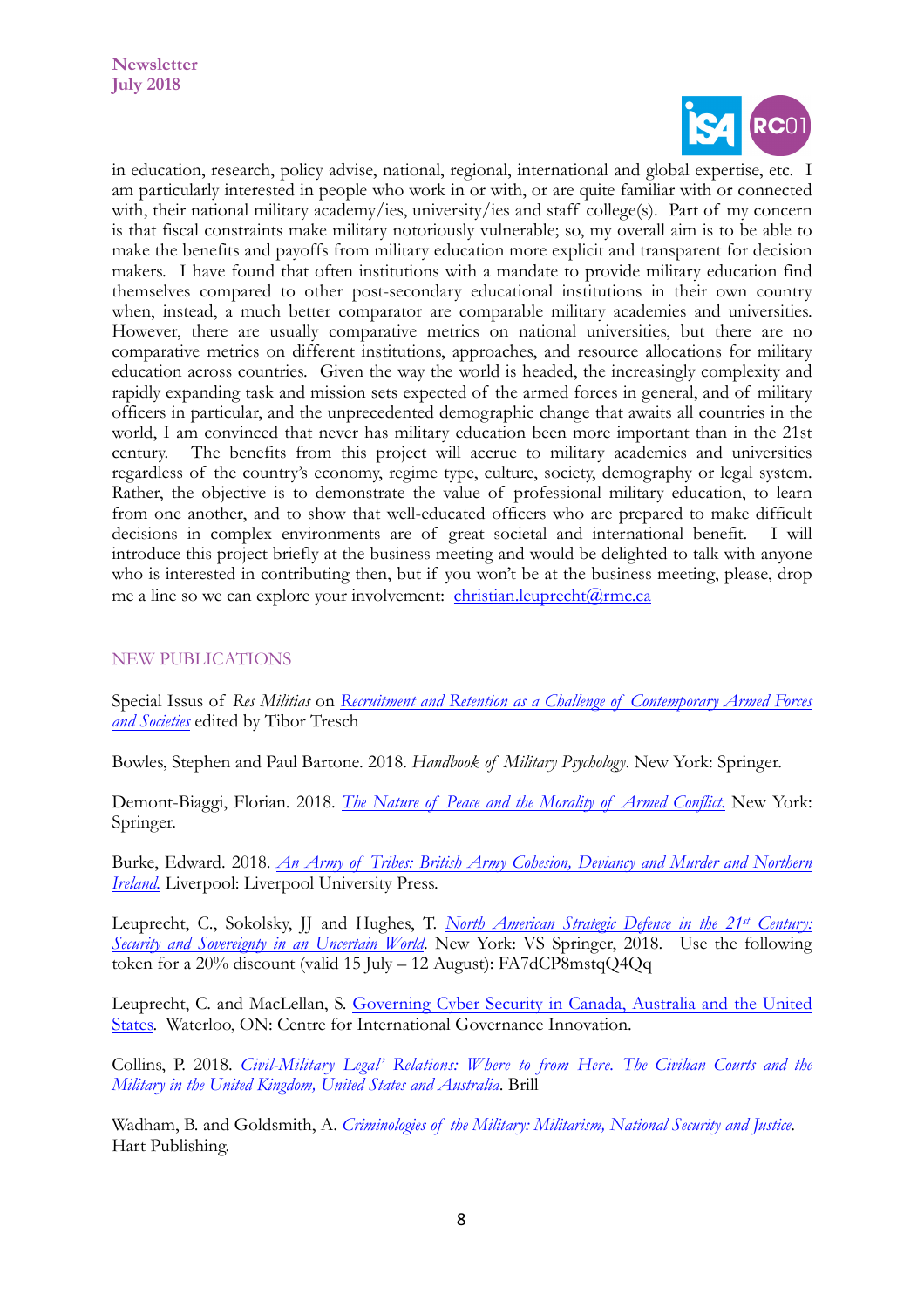

Ruffa, Chiara. 2018. *[Military Cultures in Peace and Stability Operations:](http://www.upenn.edu/pennpress/book/15820.html) Afghanistan and Lebanon.*  Philadelphia: University of Pennsylvania Press.

Soeters, J. 2018. *Sociology and Military Studies: Classical and Current Foundations.* Abingdon: Routledge.

### **ANNOUNCEMENTS**

### 15TH BIENNIAL ERGOMAS CONFERENCE LISBON, PORTUGAL, 17-22 JUNE 2019

The European Research Group on Military and Society (ERGOMAS) is an interdisciplinary, international scientific association devoted to collaborative research on military and society. It is a public, non-profit, and politically and ideologically independent professional organization of scientists. Its purposes are pursued through the activities of its Working Groups (WGs) and a biennial conference.

ERGOMAS Working Groups include: Morale, Cohesion and Leadership, Public Opinion, Mass Media and the Military, Gender and the Military, Military Profession, Civilian Control of the Military, Warriors in Peacekeeping, Military Families, Recruitment and Retention, Military and Police Relations, Violence and the Military, Veterans & Society, Military Conflict Management and Peace Economics, Critical Military Studies.

We are pleased to announce the 15th biennial ERGOMAS conference!

The conference will take place in Lisbon, Portugal, 17-22 June 2019.

### The theme for this conference will be **Military Studies in a Post-Truth Society: Challenges and Perspectives.**

The Oxford English dictionary declared 'post-truth' the word of the year in 2016, defining it as "relating or denoting circumstances in which objective facts are less influential in shaping public opinion than appeals to emotion and personal belief." While there are many good reasons for social scientists to have a critical view of such generalizing concepts, the idea of post-truth captures important challenges to the way knowledge is built in contemporary societies and invites a reflection on scientific processes and research practices. Where does the study of the military stand in relation to such challenges? To what extent have military researchers been addressing the theoretical, methodological, and ethical dimensions of research in a 'post-truth' society? How can the existing knowledge, methods and techniques be used to examine the everchanging relationship between the military and society? These are some of the questions to be addressed in the next ERGOMAS Conference, as well as research across the broader domains covered by the ERGOMAS Working Groups.

The conference will be held in Lisbon, Portugal, at ISCTE-University Institute of Lisbon (ISCTE-IUL). ISCTE-IUL is one of the three public universities in Lisbon, focused on Social Sciences, Management and Technologies. It is located in the northern part of the city, close to the city center, between the metro stations 'Entrecampos' and 'Cidade Universitária' (address: Av. das Forças Armadas, 1649-026 Lisboa). The venue is within easy reach of many hotels and is served by a good network of public transportation ([www.iscte-iul.pt](http://www.iscte-iul.pt)).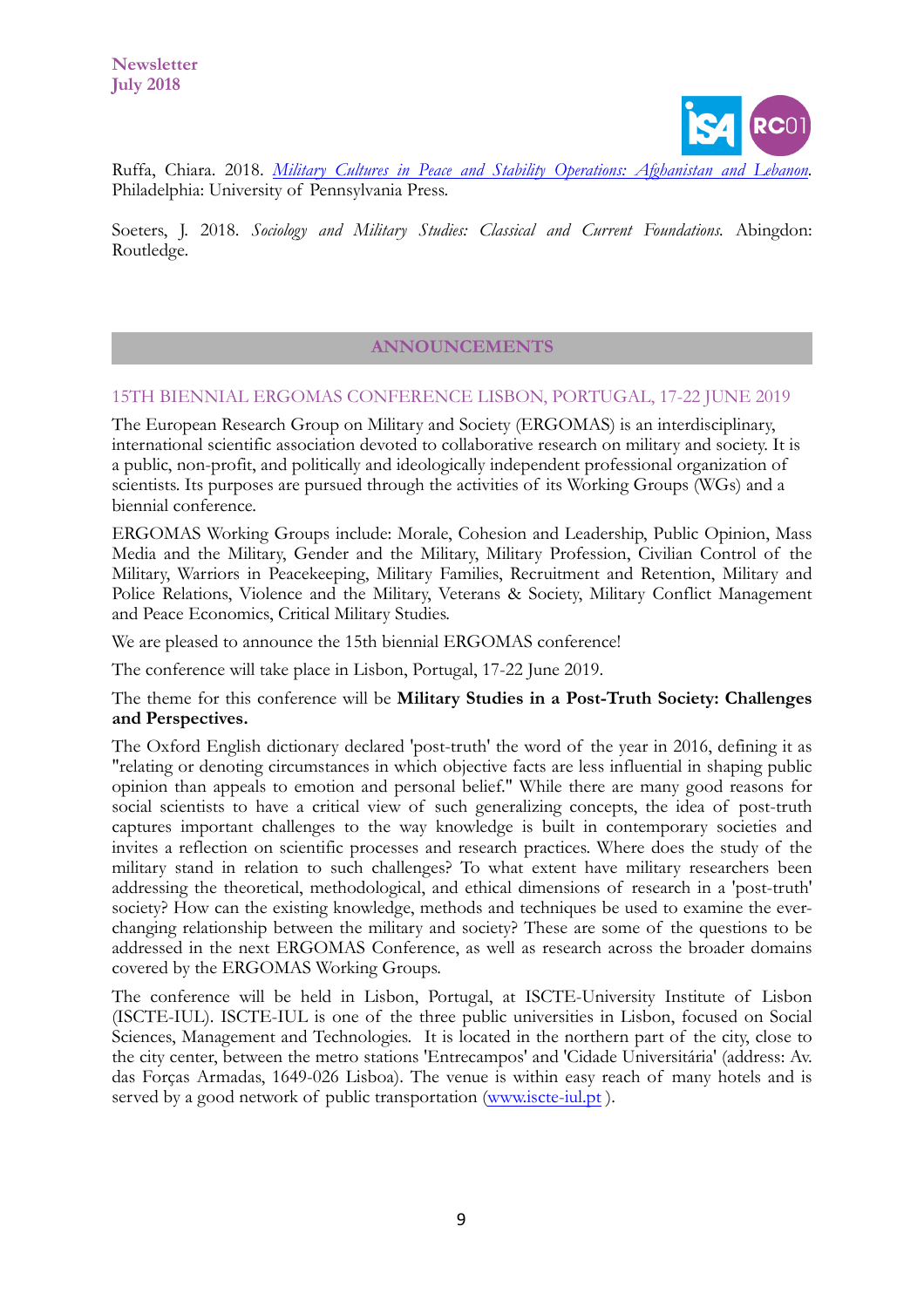

#### INTER-UNIVERSITY SEMINAR ON ARMED FORCES AND SOCIETY (IUS) CANADA

The IUS Canada conference, entitled *Beyond Tokenism: How Diversity Can Strengthen the Armed Forces*, will take place 19-21 October 2018 in Ottawa Canada. Papers are still being accepted for the conference until **30 June**! Papers can be submitted on-line at [http://www.cimvhr.ca/iuscan/](http://www.cimvhr.ca/iuscan/iuscfa.php) [iuscfa.php.](http://www.cimvhr.ca/iuscan/iuscfa.php)

## INTERNATIONAL MILITARY TESTING ASSOCIATION (IMTA)

The next IMTA conference, entitled *Leading During Times of Uncertainty*, will be held in Kingston, Ontario, Canada from 15-19 October 2018. For additional information about the conference visit [http://www.imta.info/Conference/Conference\\_Home.aspx](http://www.imta.info/Conference/Conference_Home.aspx) .

Call For Papers for a **NATO HFM symposium** entitled *Evidence-Based Leader Interventions for Health and Wellness* (NATO HFM-302 Symposium). The symposium will take place 8-10 April 2019 in Berlin.

[https://events.sto.nato.int/index.php/upcoming-events/event-list/event/26-cfp/159-call-for](https://events.sto.nato.int/index.php/upcoming-events/event-list/event/26-cfp/159-call-for-papers-hfm-302-symposium-on-evidence-based-leader-interventions-for-health-and-wellness)[papers-hfm-302-symposium-on-evidence-based-leader-interventions-for-health-and-wellness](https://events.sto.nato.int/index.php/upcoming-events/event-list/event/26-cfp/159-call-for-papers-hfm-302-symposium-on-evidence-based-leader-interventions-for-health-and-wellness)

the **Veterans and Families Research Hub** is a newly launched website designed to capture the research that exists around the topics of Military Veterans and their Families.

The aim of the hub is to "Provide an accessible, contemporary and authoritative repository of UK and international research-related resources and literature on military veterans and their families, including transitions to civilian lives, that informs and stimulates research, policy development, improved service delivery and journalistic enquiry."

The Hub has been developed to enable a broad range of international users to share in the creation, discovery and understanding of evidence-based information about the military veteran family. It is designed for those involved in research and its outputs to create, communicate and collaborate more efficiently. It will support statutory and charity organisations to create better targeted and more efficient policies and services and will assist in developing a better understanding of veterans' matters across communities.

Please see: [www.vfrhub.com](http://www.vfrhub.com)

There is a short video on YouTube which provides an overview of the hub and its functions <https://www.youtube.com/watch?v=fnQJqMHfzE0>

Some of the benefits of using the hub:

- 1. Academics can create their own profile pages in which they can link their research. This is a great way to build your profile in this area.
- 2. Repository of evidence-based research you can either search for works to help with your project or link to your own research and reach bigger audiences.
- 3. Forums discussion boards to share ideas or seek new collaborators.
- 4. Events Page check out upcoming conferences or events based on veterans.
- 5. News keep up to date with the latest news in this area.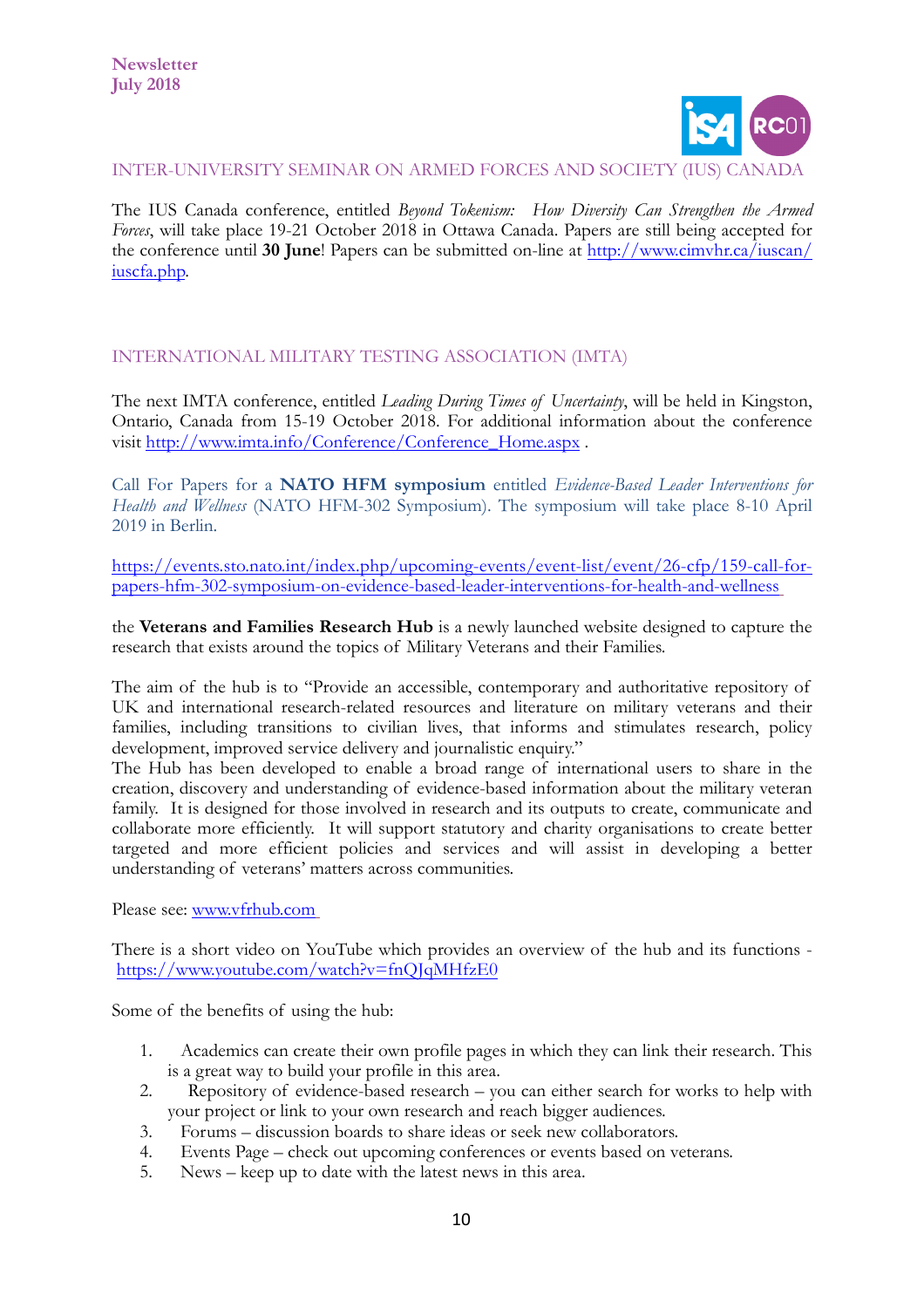

### **Reflection Platform on Military Mission Integrity – call for papers, identification of interests**

The Partnership for Peace Consortium of Defence Academies and Security Research Institutes (PfP C) Security Sector Reform Working Group (SSR WG) seeks to establish a reflection platform on Mission Integrity in Military Missions.

While Integrity Building has taken on a dynamic of its own within NATO and other regional and international organisations, it has yet to reach the area of military missions, despite the fact that discussions at the national and international level continue with regard to corruption and how best to tackle it.

In light of the above, the SSR WG proposes to establish a reflection group (combining conceptual, and eventually, operational interests). As a first step, we will:

- Collect papers for a survey on the status of thinking on the below questions; and
- Convene a meeting of like-minded researchers and practitioners to explore possibilities of an action plan within the PfP C, and possibly beyond.

We believe the following questions to be of relevance:

- (1) How lack of Integrity affects the success of a mission
- (2) How lack of integrity affects host country population perceptions of the mission and nations contributing to missions
- (3) How lack of Integrity affects host countries' values and lifestyle
- (4) Operational definitions of Mission Integrity
- (5) Mission Planning and Integrity how can Integrity criteria become part of Mission planning
- (6) How to encourage/enforce Mission Integrity (Codes of Conduct, Laws, others)
- (7) Is there a role for parliaments of sending nations (parliamentary oversight) to guide and watch over mission integrity
- (8) Should specific governmental/intergovernmental bodies be created to watch over mission integrity?
- (9) Missions and Law. Should there be Mission specific Legislation if so, what would it look like?
- (10) Prevailing narrative on- and empirical examples of how a lack of Integrity affects/ affected delivery of military mission objectives.

The SSR WG invites contributions to this reflection process, based upon the aforementioned questions of relevance, until 30 June, 2018. Cordially,

Philipp Fluri, Ph.D., Chair, SSR WG

Please send all correspondence to Mr Richard Steyne at [r.steyne@dcaf.ch](mailto:r.steyne@dcaf.ch)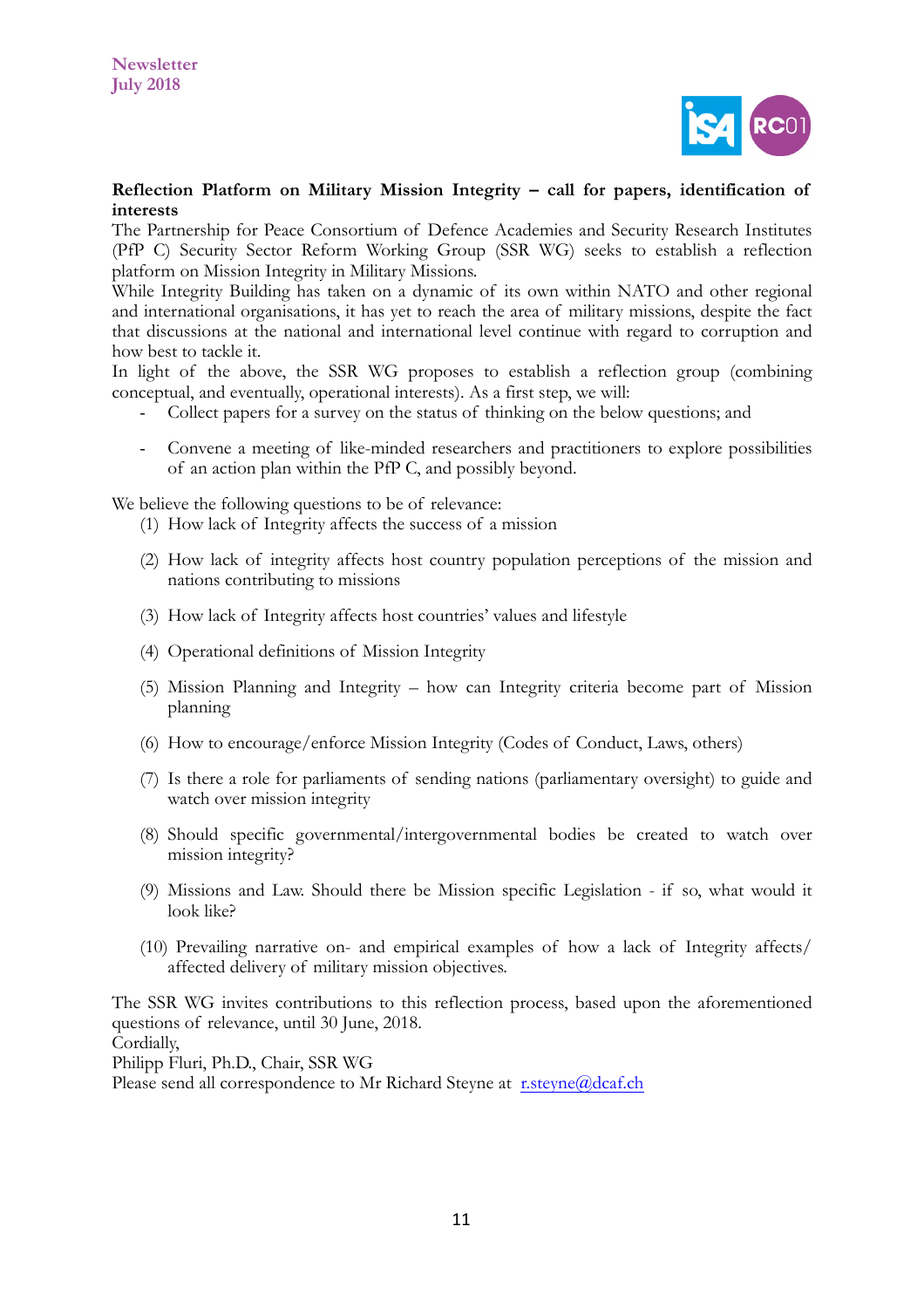

# IUS CANADA CONFERENCE

*Beyond Tokenism: How Diversity Can Strengthen The Armed Forces*

The 2018 IUS Canada Conference will be held at the Lord Elgin Hotel in Ottawa, Ontario from the October 19-21. The conference theme is on understanding how the Armed Forces can harness the potential of the diversity that exists across society. What are benefits of having a more diverse military – and what are the challenges of including those with different backgrounds, experiences, worldviews and values? Moving beyond how the military can attract more individuals from under-represented groups, how much difference is too much and, conversely, how much can or should the dominant military culture and prototype ideal service member evolve? IUS Canada 2018 will provide an opportunity to consider diversity from different perspectives and seeks to attract a range of scholarly work on the subject.

Papers aligned with the conference theme are eagerly solicited. Papers in all areas touching on defence and security in national and international contexts are also welcome. As per IUS Canada tradition, panel submissions (3-4 papers) are very welcome, and every effort will be made to group individually submitted papers into relevant panels. Submissions from graduate students who wish to be considered for the Frank Pinch Award for best Graduate Student Paper should be clearly identified as such.

**DEADLINE:** Proposals (250 words abstracts, complete contact information for presenting authors) must be received no later than June 30, 2018. Selection decisions will be communicated to presenting authors on or before August 1, 2018. Final papers must be received by the programme chair (Dr. Sarah Hill; [sarah.hill@rmc.ca](mailto:sarah.hill@rmc.ca)) on or before 5 October, 2018 or they may be dropped from the conference agenda.

**SUBMISSIONS**: All submissions must be made using our on-line system ([http://](http://esfsecev-ty3013) [www.cimvhr.ca/iuscan/iuscfa.php\)](http://esfsecev-ty3013). Email submissions to the programme chair will NOT be considered.

Unfortunately, ongoing fiscal realities mean that IUS Canada is not in a position to subsidize travel or accommodation again this year. We are making every effort to maintain the low cost of the conference, however, to facilitate maximum participation. Registration details are currently being finalized, and information will be posted on this site as soon as it becomes available (estimated publication window – the latter half of June).

## **INTERNATIONAL MILITARY TESTING ASSOCIATION**

IMTA 2018: Invitation and Call for Papers

Kingston, Ontario Canada from the 15-19 October 2018.

We expect that the theme for the 2018 IMTA conference, "Leading during Times of Uncertainty" will provide a foundation for many exciting and stimulating papers.

This year's conference will include the usual track presentations on occupational analysis, recruitment/retention, selection/classification, cognitive and non-cognitive assessment, strategic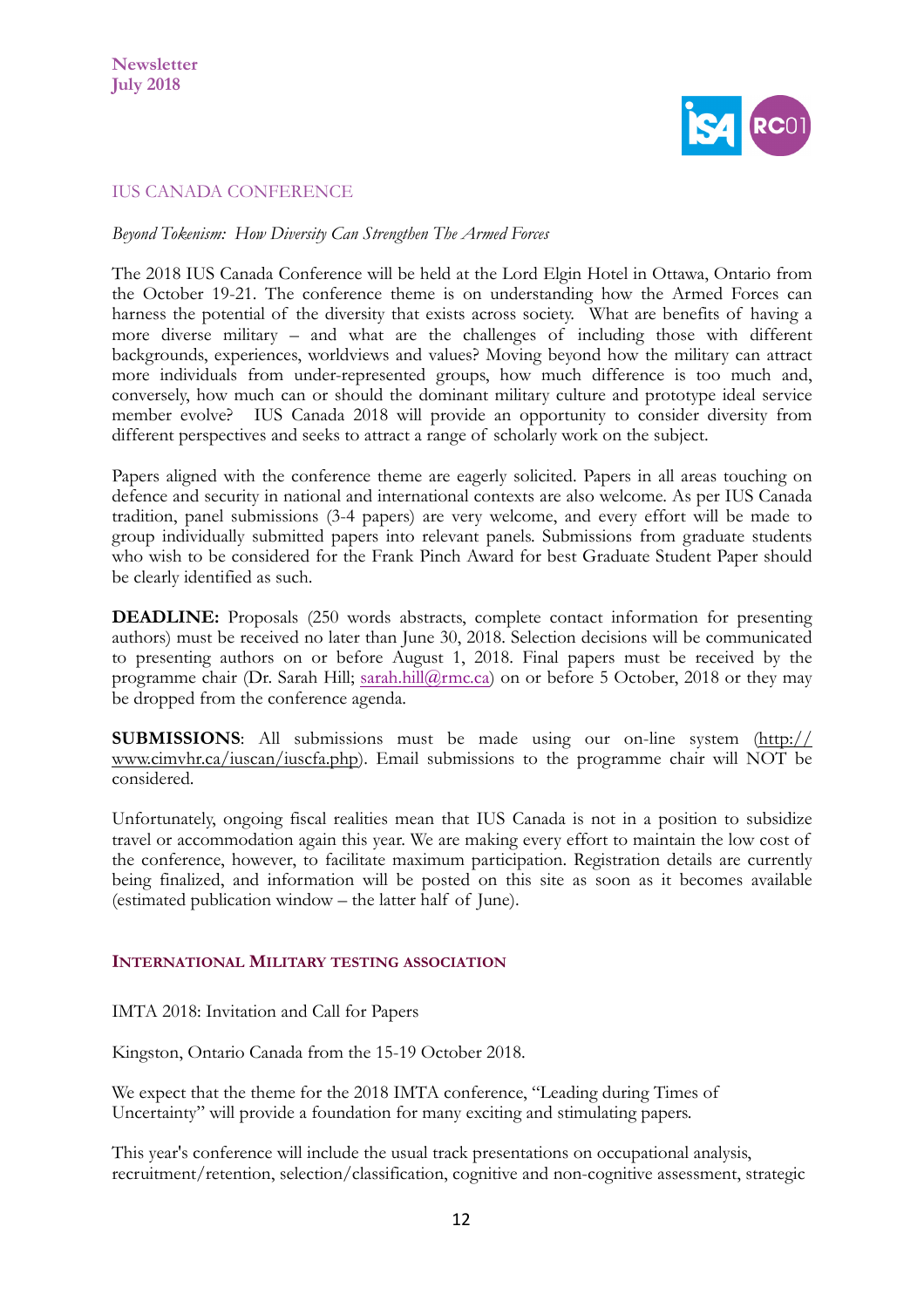

personnel management, organizational behaviour, leadership, and military operations. We invite you to submit a symposium consisting of up to five papers, or individual papers, which will be assigned to a symposium based on a common theme.

Deadline for submissions: 1Aug 2018.

Drs Allister MacIntyre and Daniel Lagace-Roy

Chairs: IMTA 2018 Organizing Committee

### **ELECTION RESULTS: YOUR ISA RC01 EXECUTIVE 2018-2022**

Thanks to past-president Gerhard Kümmel for serving on the nominating committee and for orchestrating the elections, which generated a roster of not just exceptional calibre, but also pretty good gender equity as well as representation across regions, countries, disciplines, and subspecialties. To underscore my point, I felt it appropriate to introduce the incoming executive with their bio sketches. Unfortunately, electoral participation was not even 27%. At the business meeting I hope to discuss how we might increase turnout for elections in four years' time.

### **President:**

**Lindy Heinecken** was formerly a researcher and Deputy Director of the Centre for Military Studies (CEMIS) at the South African Military Academy. She now serves as Professor of Sociology at Stellenbosch University, South Africa where she lectures in political and industrial sociology. The main focus of her research is in the domain of armed forces and society where she has published widely on a range of issues including gender integration, civil-military relations, military unionism, HIV/AIDS and security and more recently on the impact of private security on the military profession. She holds a Doctorate from the Department of War Studies, Kings College, University of London. She serves on the Council of the Inter-University Seminar on Armed Forces and Society (USA) and the International Sociological Association's (ISA) Armed Forces and Conflict Resolution Research Group and is a B-rated National Research Foundation researcher.

#### **Vice Presidents:**

**Helena Carreiras** is an Associate Professor of Sociology, Public Policy and Research Methodology at ISCTE - University Institute of Lisbon (ISCTE-IUL), and a senior researcher at the Centre for Research and Studies in Sociology (CIES- IUL). Presently she is the dean of the School of Sociology and Public Policy of ISCTE-IUL and the president of the European Association ERGOMAS (European Research Group on Armed Forces and Society). She holds a PhD in Social and Political Sciences from the European University Institute (Florence). Between 2010 and 2012 she was deputy-director of the Portuguese National Defence Institute and in 2014 she was Visiting Professor at the University of Georgetown (Department of Government). Her research interests are in gender and society, armed forces, civil-military relations, security and defence public policies and qualitative research methodology. Her work has focused on gender integration in military institutions and gender aspects of international security. She is the coeditor of Researching the Military (Routledge, 2016, with Celso Castro and Sabina Frederic), Qualitative Methods in Military Studies (Routlege, 2013, with Celso Castro) and Women in the Military and in Armed Conflict, (Vs Verlag, 2008, with Gerhard Kuemmel), and the author of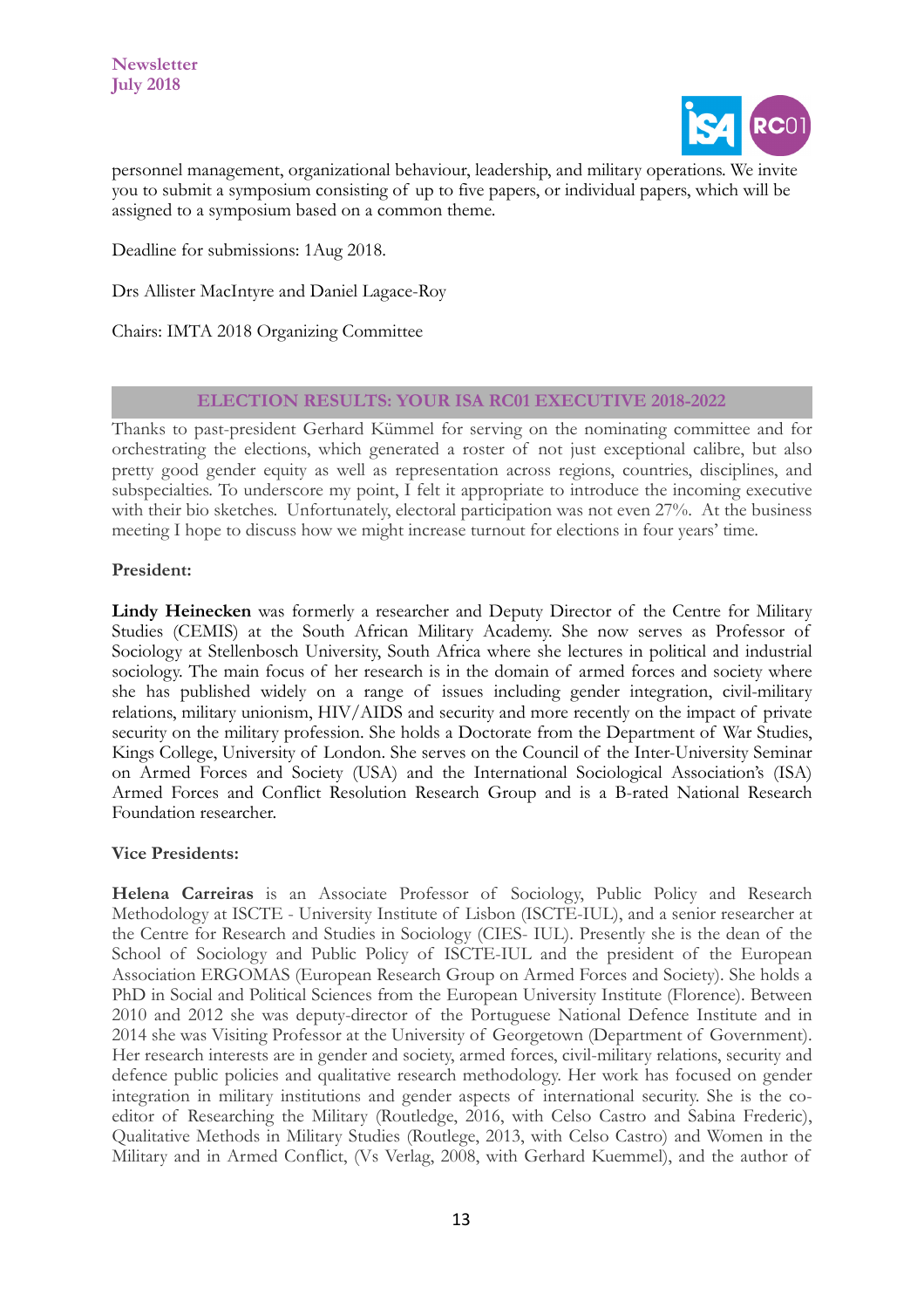

Gender and the Military. Women in the Armed Forces of Western Democracies (London, Routledge, 2006).

**Celso Castro** was born in Rio de Janeiro, Brazil, in 1963. He is Professor and current Dean of the School of Social Sciences at Fundação Getulio Vargas (FGV CPDOC, Brazil). Dr. Castro has a PhD in Social Anthropology and is the author of several books on the military, including *Qualitative Methods in Military Studies* (Routledge, 2013) and *Researching the Military* (Routledge, 2016). He teaches in graduate and undergraduate courses at FGV and is the director of a series of books of Social Sciences for Zahar editors. During his academic career, he was member of the Executive Committee of the Brazilian Studies Association (BRASA, 2004-2008) and Visiting Scholar at the Universities of Oxford (2000), Grenoble (2009) e El Colegio de México (2010). He was the host of the Meeting of RC01 in Rio de Janeiro, 2016.

**Tibor Szvircsev Tresch** holds the Chair in Military Sociology at the Military Academy at ETH Zurich since 2008. Born in Zug, Switzerland, in 1967, he studied sociology, political science and criminology at the University of Zurich. In 2005 Szvircsev Tresch earned a doctorate from the University of Zurich with his PhD thesis "Europe's armed forces in times of change: From the conscript army to all-volunteer forces. An empirical study of European armed forces 1975 – 2003". From 2002 to 2006 he was a research assistant working for the Chair in Military Sociology. He then worked as a senior research fellow at the NATO Defence College in Rome from August 2006 till August 2007. From September 2007 till July 2008 he was a senior research fellow working for the Directorate for Security Policy and conducted the research project "Challenges regarding the recruitment of military professional personnel in Europe: Lessons learned for Switzerland" at the Center for Security Studies, ETH Zurich. From 2008 till 2012 he was the Secretary of the European Research Group on Military & Society (ERGOMAS) and since 2008 he is the Working Group Coordinator of the working group "Recruitment & Retention" of ERGOMAS and since 2010 a Board Member of the Research Committee 01 of the International Sociological Association (ISA-RC01) and since 2014 till 2018 also Vice President of ISA-RC01. Until end of 2014 he was a specialist officer of the Swiss Armed Forces in the rank of captain and served in the Psychological and Pedagogical Service.

## **Executive Secretary:**

**Uroš Svete** works at Faculty of Social Sciences, University of Ljubljana, Slovenia, as Associate Profesor of Defence Studies. Teaching several undergraduate (Informatization and contemporary armed forces, Contemporary defence and military technology, Security in the information society) and graduate courses (Information Technology and National Security, Cyber Security) and leading research projects (e.g. - national granted project Modelling of Comprehensive all-hazards crisis response for Slovenian Civil Protection and Disaster Relief). He is an all-round professional in the fields of defence and security studies. He is national representative in NATO Exploratory Team on Retention. Since 2008 he has been working as Executive Secretary of ISA RC01, in 2012 he was the host of the Interim Meeting of RC01 in Maribor. He is available at social networks: Twitter (@worldeu), Facebook [\(https://](https://www.facebook.com/uros.svete.90) [www.facebook.com/uros.svete.90\)](https://www.facebook.com/uros.svete.90) and LinkedIn (https://www.linkedin.com/in/urošsvete-7b584949)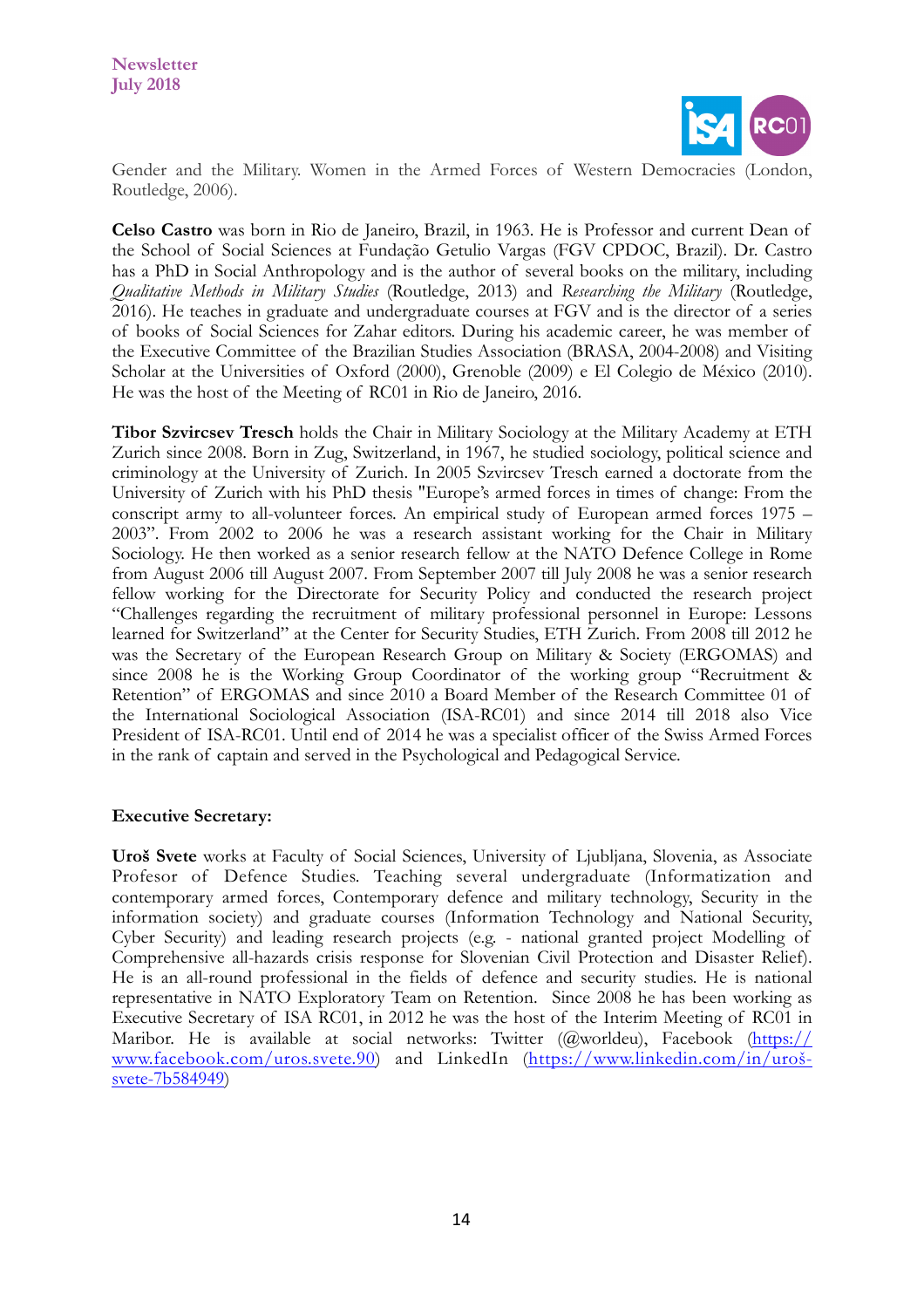

#### **Executive Committee:**

**Eyal Ben-Ari** was professor of Social Anthropology at the Hebrew University and is now Director of the Kinneret Institute for Society, Security and Peace in Kinneret Academic College Galilee. He has carried out research in Japan, Israel, Singapore and Hong Kong on white collar communities, early childhood, business expatriates, and the militaries of the industrial democracies. Among his authored books are Mastering Soldiers (1998), (with Zev Lehrer, Uzi Ben-Shalom and Ariel Vainer Rethinking the Sociology of Combat: (2008) and (2018) Japanese Encounters: The Structure and Dynamics of Cultural Frames. Among his edited books are (with Kobi Michael and David Kellen) The Transformation of the World of Warfare and Peace Support Operations (2009), (with Erella Grassiani) State/Violence (2011) and (with Jessica Glicken Turnley and Kobi Michael) (2017) Social Science and Special Operations Forces.

**Kathryn M. Fisher** is an Associate Professor at National Defense University with their College of International Security Affair's Joint Special Operation's Master of Arts Program based at Fort Bragg, North Carolina, USA. In addition to prioritizing teaching and student advising, her research is located primarily around intersections of security, identity, and insecurity. This includes the book Security, Identity, and British Counterterrorism Policy (Palgrave Macmillan 2015), chapter on temporality, counterterrorism, and foreign fighters (Oxford University Press 2019), collaborative paper on the militarisation of migrants (EISA 2018), and working manuscript on the spatial and temporal dimensions of food, identity, and border (in)security comparing US-Mexico and Ireland-Northern Ireland boundary sites. She holds a PhD in International Relations from the London School of Economics and Political Science, MA in International Affairs from American University, and BA in Geography and French from the University of Colorado.

**Irina Goldenberg** has served on the board of RC01 since 2014, contributing in a variety of ways, perhaps most notably in forging a publication agreement to stand up a defence series with Springer publishers. In her 'day job' she leads the extensive program of research on military recruitment and retention in the Canadian Armed Forces, in the Director General Military Research and Analysis organization, where she has been employed for the past 14 years. Since 2013 she has been the Secretary General of the European Research Group on Military and Society (ERGOMAS), an international multidisciplinary organization that collaborates on research and dissemination across the diverse research domains of its 13 working groups. She stood up and co-chaired a 4-year NATO Research Task Group of 15 national representatives that concluded in winter of 2017; this spring she stood up and will co-chair a NATO Exploratory Team on retention in the armed forces and is co-ordinating (with UK and Sweden) an upcoming NATO Advanced Research Workshop on the Reserves. She has collaborated frequently on a variety of research and publication initiatives and serves on the editorial board of *Armed Forces and Society* and as an ERGOMAS editor for *Res Militaris: European Journal on Military and Society*.

During the last year at the Doctoral School (2011) **Oleg Ivanov** started my work at the Ministry of Defence of Ukraine. Actually it was accidental: one official from there searched for a qualified male professional sociologist and came to our dean who recommended me. I liked the work there, it was interesting for me. I was the only expert in sociology among the officers trained mainly in history and philosophy. So all current methodological base for the research of the officers and non-commissioned officers (NCOs) was developed by me. The problem was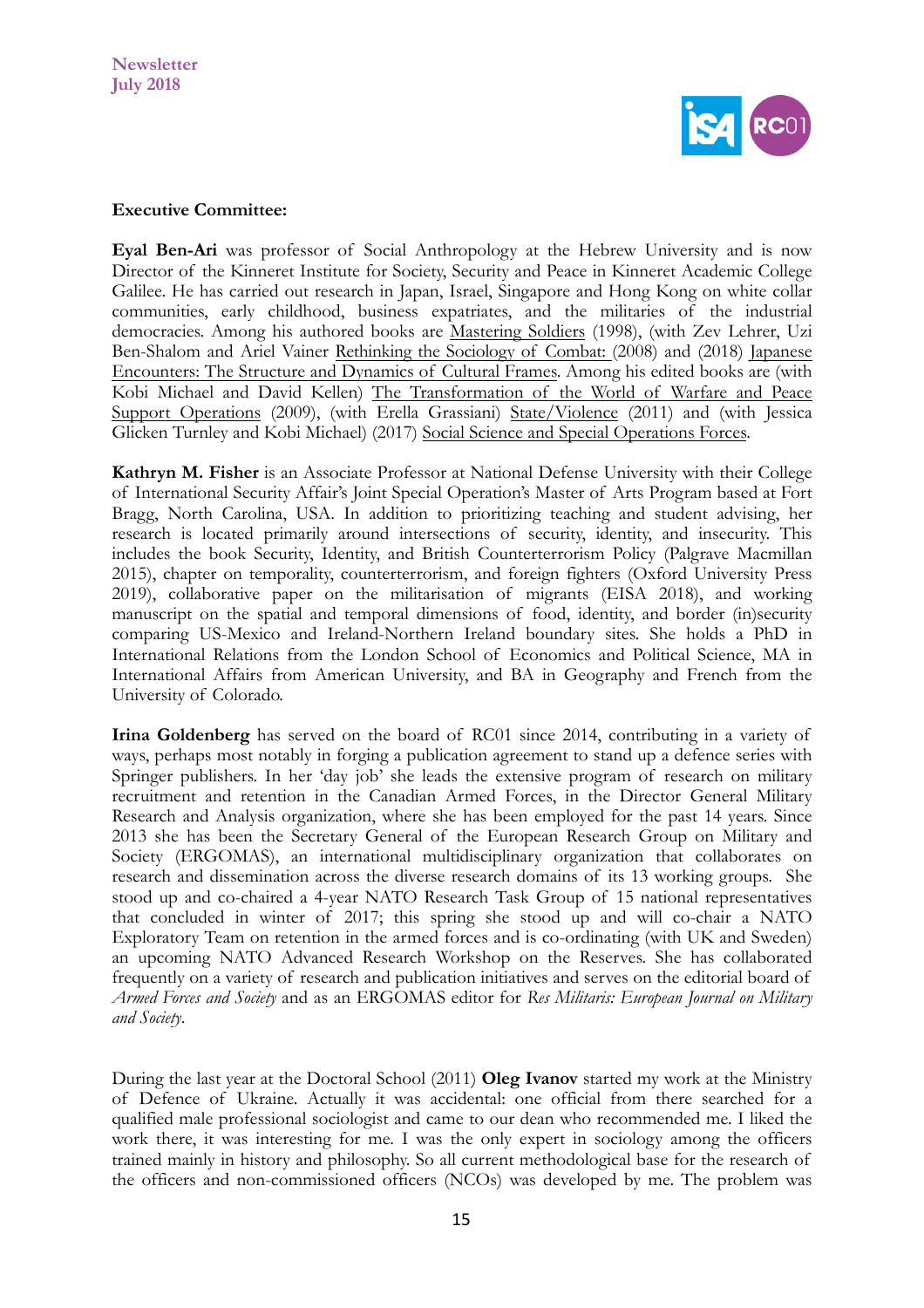

that I simply extrapolated my civil research experience to the military. I had no chance to get any special theoretical and methodological training in the field. I lived this work after 2,5 years due to the lack of development.

Now military sociology is practically non-existent in academic sphere in Ukraine. The last military sociologist was graduated from National academy of Defence of Ukraine in 2005. Then this specialty was abandoned. Actually when it existed it also was not so good, because teaching stuff consists of only historians and philosophers, who taught with the use of Soviet and Russian textbooks.

Today the Armed Forces of Ukraine (AFU) are the only state army which openly takes part in combat in Europe. After the war in Donbass region broke out the AFU transformed both quantitatively and qualitatively: it increased to almost 300,000 active personnel and changes its marginal status in Ukrainian society. That is why we cannot but consider social problems of AFU and their possible implications on its ability to ensure security in the region. I hope my research experience with international team of military social scientists would be helpful for the development of the Sociological Center of the Armed Forces of Ukraine.

**René Moelker** (Rotterdam, 1960) holds a Ph.D. from the Erasmus University Rotterdam (1992). From 1992 – 1994 Moelker worked at the Naval Academy as assistant professor. Since 1994 he lectures at the Netherlands Defense Academy where he is associate professor of sociology (from 2001). His work in military sociology concentrates on the sociology of military families, military technology, military profession, international co-operation, the military sociology of Norbert Elias, military education, conflict in Chechnya and media. With Stephen Mennell he edited Norbert Elias's The Genesis of the Naval Profession (2007, Dublin: UCD press). He published o.a. in the British Journal of Sociology and in Armed Forces and Society (amongst others on military families and the Dutch Approach). Co-edited books 'Krijgsmacht en Samenleving' (Armed Forces and Society), Blurring of Military and Police Roles and J.A.A. van Doorn en de Nederlandse Sociologie were published in 2009 and 2010 (Amsterdam: Boom). A present ethnographic project compares veteran culture in the USA with veteran culture in the Netherlands. A book on military families (Routledge, 2015) studies social support from an international perspective. He was acting president of the European Research Group on Military and Society from 2009-2011. From 2011 he is secretary of this above-mentioned Research Group. Presently he is treasurer. He is on the editorial board of Armed Forces and Society and Res Militares. At the 2017 Inter University Seminar Biennial Conference René Moelker was awarded the prestigious Morris Janowitz Career Award.

**Fabiana Pierre** is originally from Brazil, where she did her undergrad in International Relations. This is where she started to study gender and international relations, more precisely, the women's movement in international arena. After that, she moved to Chile to do a Masters in Political Science and International Relations (Pontificia Universidad Católica de Chile) and her Doctorate in Social Sciences (Universidad de Chile) where she worked on the participation of Chilean women in peacekeeping missions. She was also a research fellow at the Global (In)Security Center at University of Bristol for 6 months, where I was able to interact and exchange experiences with great academics such as Dr. Paul Higate, Dr. Marsha Henry and Dr. Jutta Weldes, among others. She is finishing a book on key actors in implementing gender perspective in peace missions and is currently working at the Ministry of Women and Gender Equality.

**Delphine Resteigne** is Associate Professor at the Chair of Sociology of the Royal Military Academy in Brussels and at the University of Mons (Belgium). She has worked on the daily life of military personnel in operations; her work relates to various aspects of multinational deployments, including working and living conditions, managerial issues, and cooperation within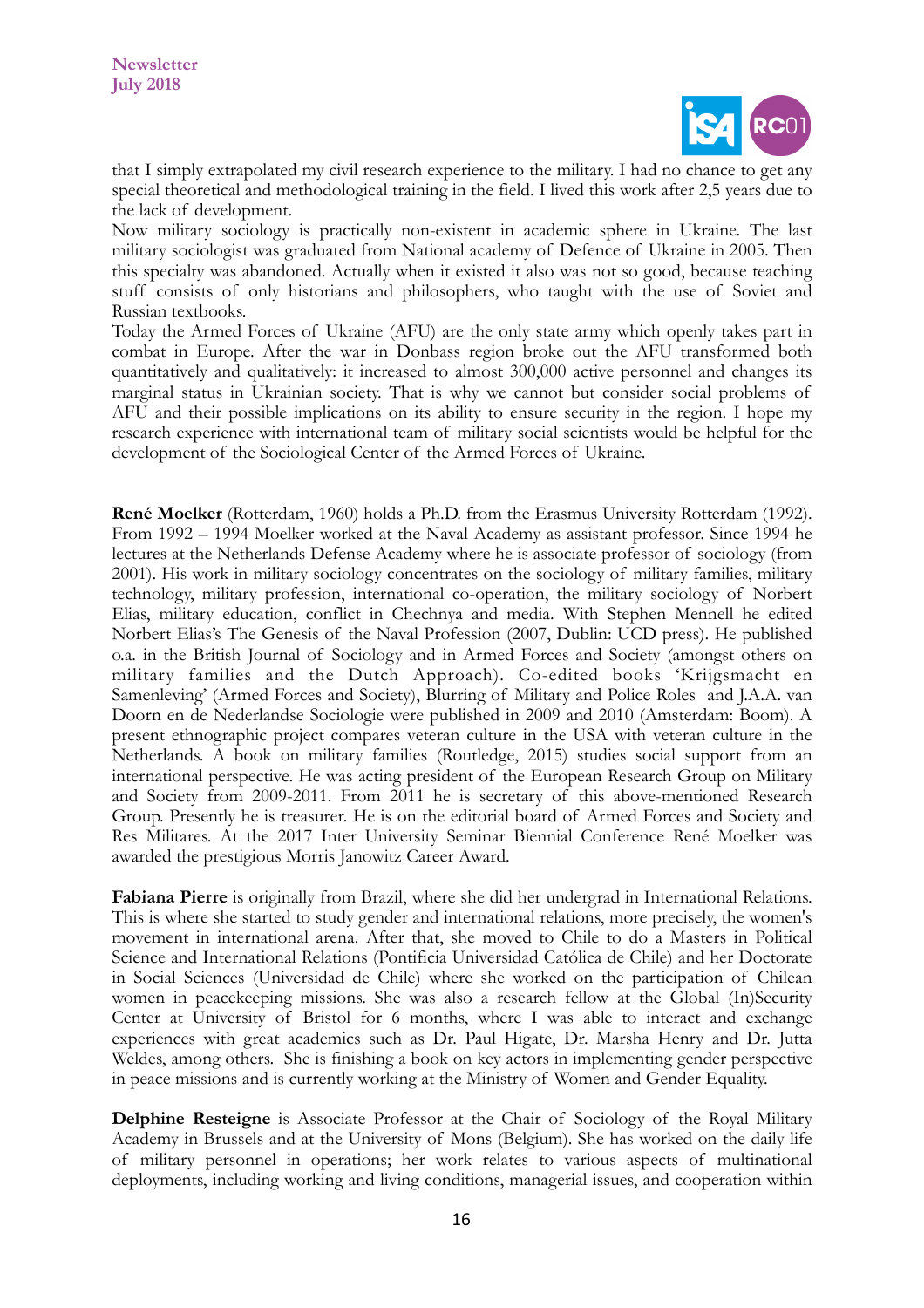

culturally complex contexts. More recently, she has undertaken several researches about gender diversity in organizations, social and cultural dimensions in operations and about the use of Special Operations Forces for contemporary conflicts.

# **APPENDIX A: LOCATION OF THE BUSINESS MEETING**

Location: Royal Canadian Military Institute, 426 University Avenue (near the intersection of University and Dundas), downtown Toronto

Subway station: St. George

Directions from the Metro Toronto Convention Centre (the ISA World Congress venue): Exit on to Front St, walk Eastbound towards University and then North on University towards Dundas, as per the map below.

Time: 7-10PM, business meeting at 7:45PM, reception immediately following